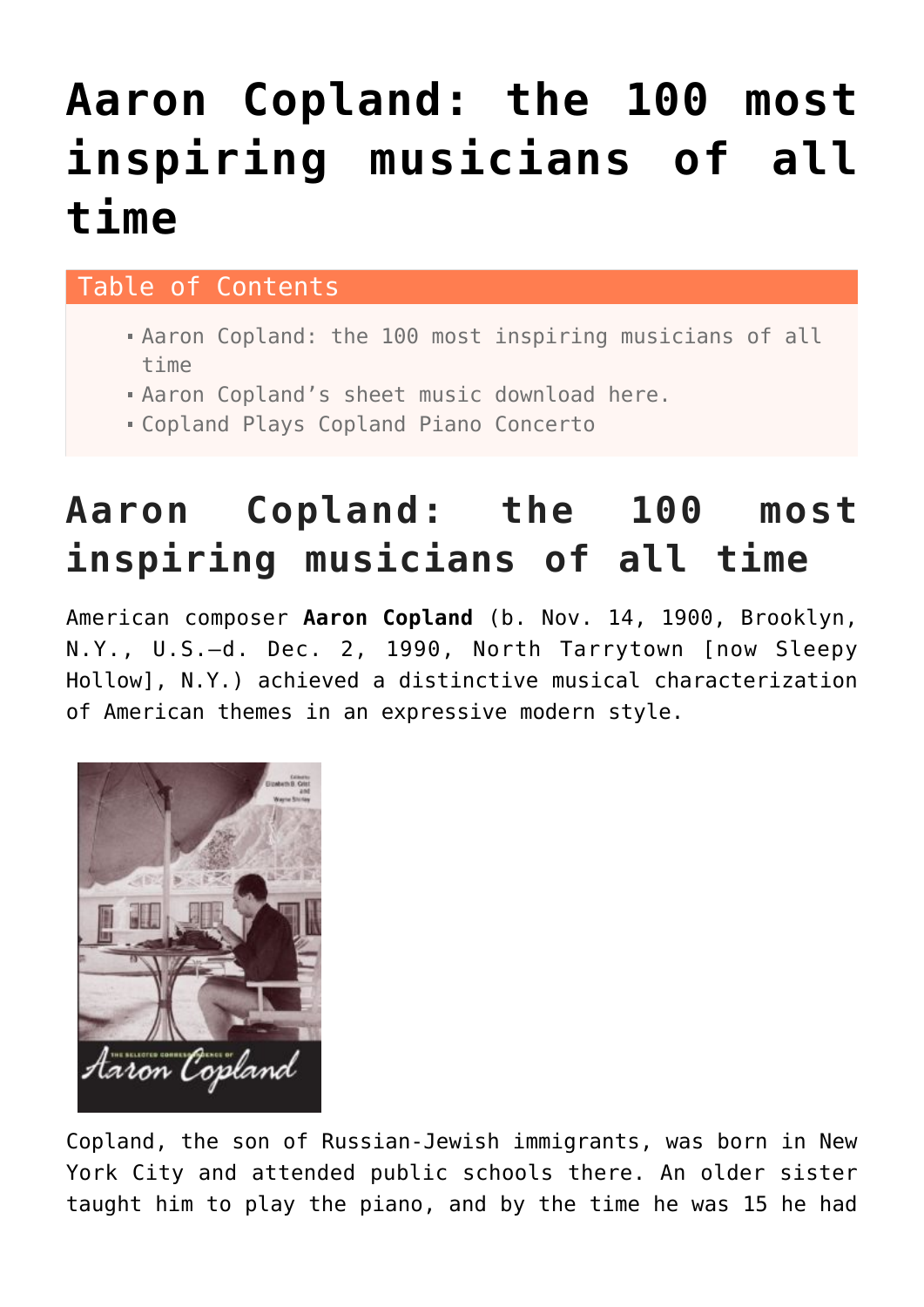decided to become a composer. In the summer of 1921 Copland attended the newly founded school for Americans at Fontainebleau, where he came under the influence of Nadia Boulanger, a brilliant teacher who shaped the outlook of an entire generation of American musicians. He decided to stay on in Paris, where he became Boulanger's first American student in composition.

After three years in Paris, Copland returned to New York City with an important commission: Nadia Boulanger had asked him to write an organ concerto for her American appearances. Copland composed the piece while working as the pianist of a hotel trio at a summer resort in Pennsylvania. That season the Symphony for Organ and Orchestra had its premiere in Carnegie Hall with the New York Symphony.

In his growth as a composer Copland mirrored the important trends of his time. After his return from Paris, he worked with jazz rhythms in Music for the Theater (1925) and the Piano Concerto (1926). There followed a period during which he was strongly influenced by Igor Stravinsky's neoclassicism, turning toward an abstract style he described as "more spare in sonority, more lean in texture." This outlook prevailed in the Piano Variations (1930), Short Symphony (1933), and Statements for Orchestra (1933–35). After

this last work, there occurred a change of direction that was

to usher in the most productive phase of Copland's career.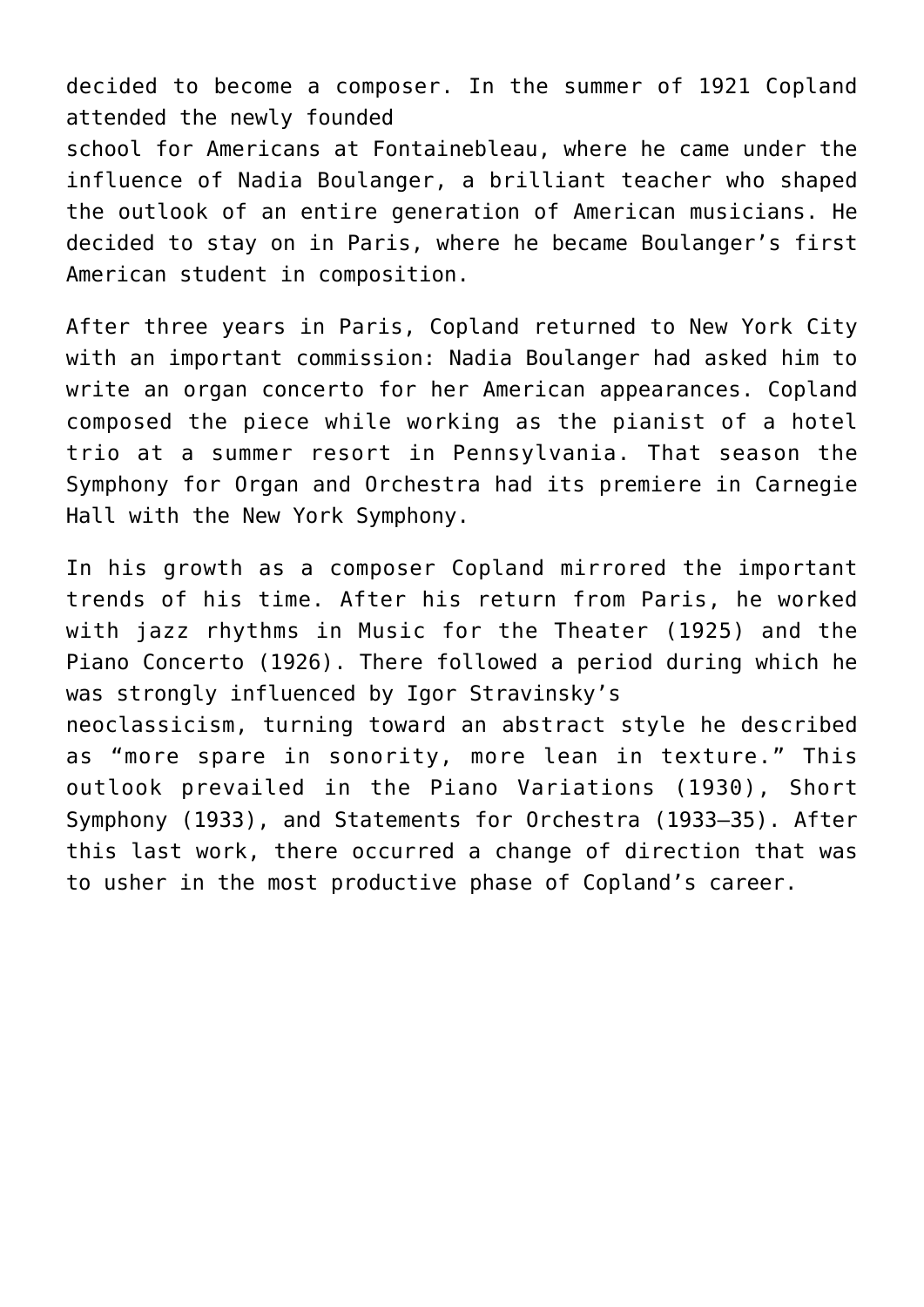

He realized that a new public for modern music was being created by the new media of radio, phonograph, and film scores: "It made no sense to ignore them and to continue writing as if they did not exist. I felt that it was worth the effort to see if I couldn't say what I had to say in the simplest possible terms." Copland therefore was led to what became a most significant development after the 1930s: the attempt to simplify the new music in order that it would have meaning for a large public.

The decade that followed saw the production of the scores that spread Copland's fame throughout the world. Most important of these were the three ballets based on American folk material: Billy the Kid (1938), Rodeo (1942), and Appalachian Spring (1944; commissioned by dancer Martha Graham). To this group belonged also El salón México (1936), an orchestral piece based on Mexican melodies and rhythms; two works for highschool students—the "play opera" The Second Hurricane (1937) and An Outdoor Overture (1938); and a series of film scores, of which the best known are Of Mice and Men (1939), Our Town (1940), The Red Pony (1948), and The Heiress (1948).

Typical too of the Copland style are two major works that were written in time of war— Lincoln Portrait (1942), for speaker and chorus, on a text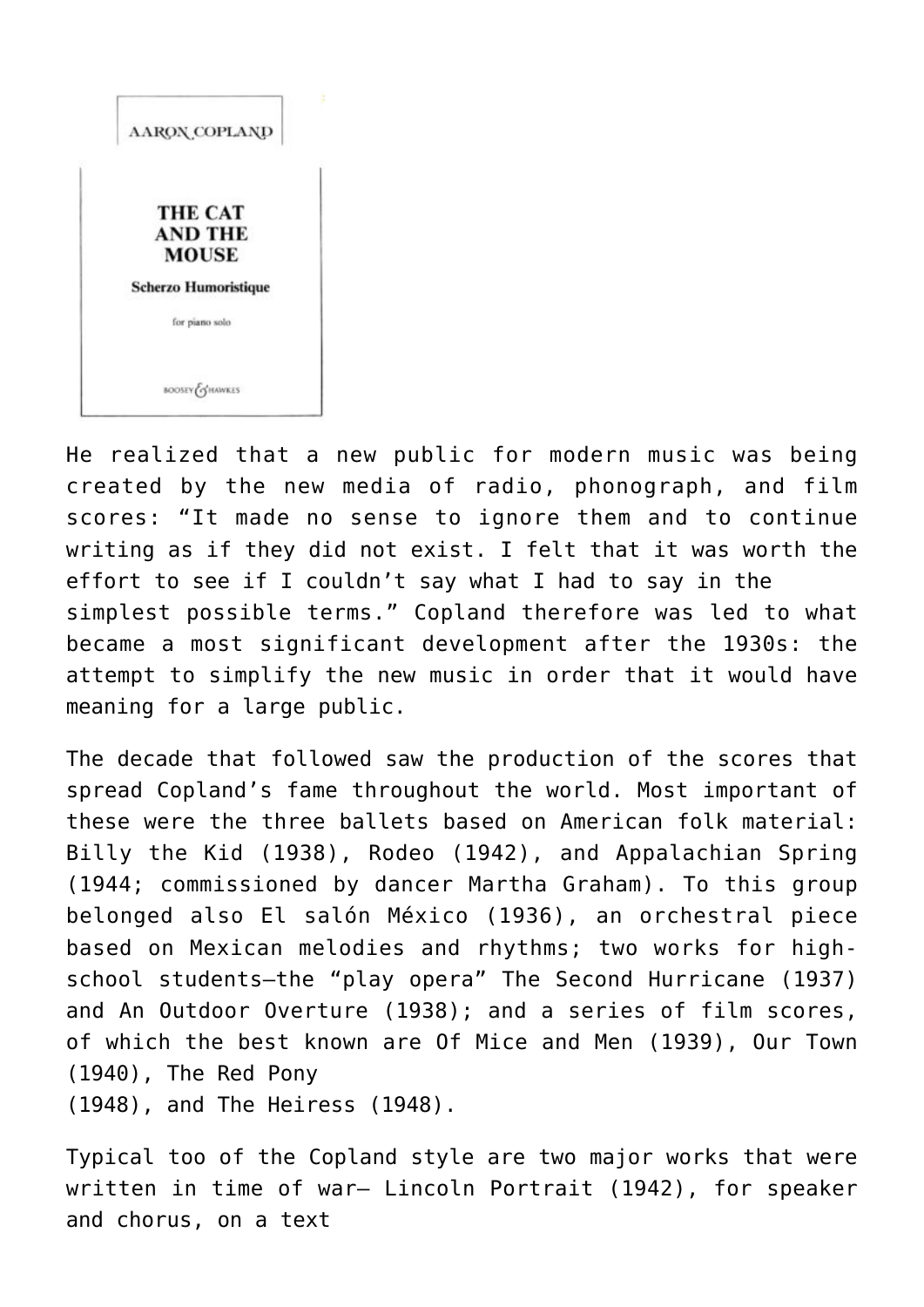drawn from Lincoln's speeches, and Letter from Home (1944), as well as the melodious Third Symphony (1946).

In his later years, Copland refined his treatment of Americana: "I no longer feel the need of seeking out conscious Americanism. Because we live here and work here, we can be certain that when our music is mature it will also be American in quality." His later works include an opera, The Tender Land (1954); Twelve Poems of Emily Dickinson (1950), for voice and piano; and the delightful Nonet (1960).

During these years, Copland also produced a number of works in which he showed himself increasingly receptive to the serial techniques of the so-called 12-tone school of composer Arnold Schoenberg. Notable among such works are the stark and dissonant Piano Fantasy (1957); Connotations (1962), which was commissioned for the opening of Lincoln Center for the Performing Arts in New York City; and Inscape (1967). The 12 tone works were not generally well received; after 1970 Copland virtually stopped composing, though he continued to lecture and to conduct through the mid-1980s.



For the better part of four decades, as composer (of operas, ballets, orchestral music, band music, chamber music, choral music, and film scores), teacher, writer of books and articles on music, organizer of musical events, and a much sought-after